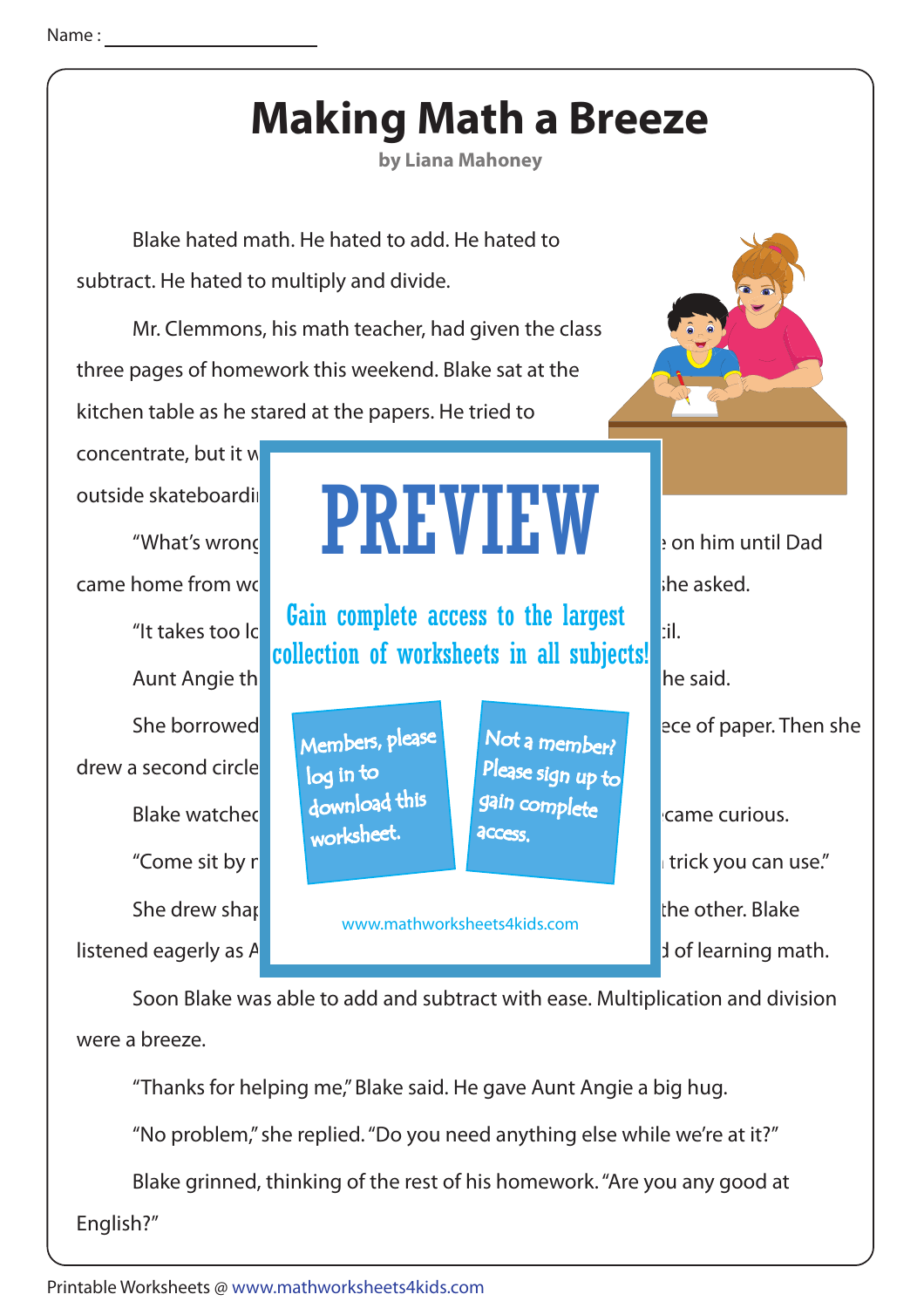|    | <b>Making Math a Breeze</b>                                                                                                                                                                                            |
|----|------------------------------------------------------------------------------------------------------------------------------------------------------------------------------------------------------------------------|
| 1) | Which structure does the text use?                                                                                                                                                                                     |
|    | a)<br>compare-contrast                                                                                                                                                                                                 |
|    | cause-effect<br>b)                                                                                                                                                                                                     |
|    | problem-solution<br>$\mathsf{C}$                                                                                                                                                                                       |
|    | d)<br>sequential                                                                                                                                                                                                       |
| 2) | Why do you think Blake sat staring at his homework, unable to concentrate?                                                                                                                                             |
|    | <b>PREVIEW</b>                                                                                                                                                                                                         |
| 3) | Gain complete access to the largest<br>How did Aunt A<br>collection of worksheets in all subjects!                                                                                                                     |
| 4) | Members, please<br>Not a member?<br>Please sign up to<br>log in to<br>Read the text be<br>is English homework?<br>download this<br>gain complete<br>any good at English?"<br>Blake grinned, t<br>worksheet.<br>access. |
|    | www.mathworksheets4kids.com                                                                                                                                                                                            |
| 5) | Write the meanings of these phrases and use them in sentences of your own.                                                                                                                                             |
|    |                                                                                                                                                                                                                        |
|    | b) to be a breeze:                                                                                                                                                                                                     |